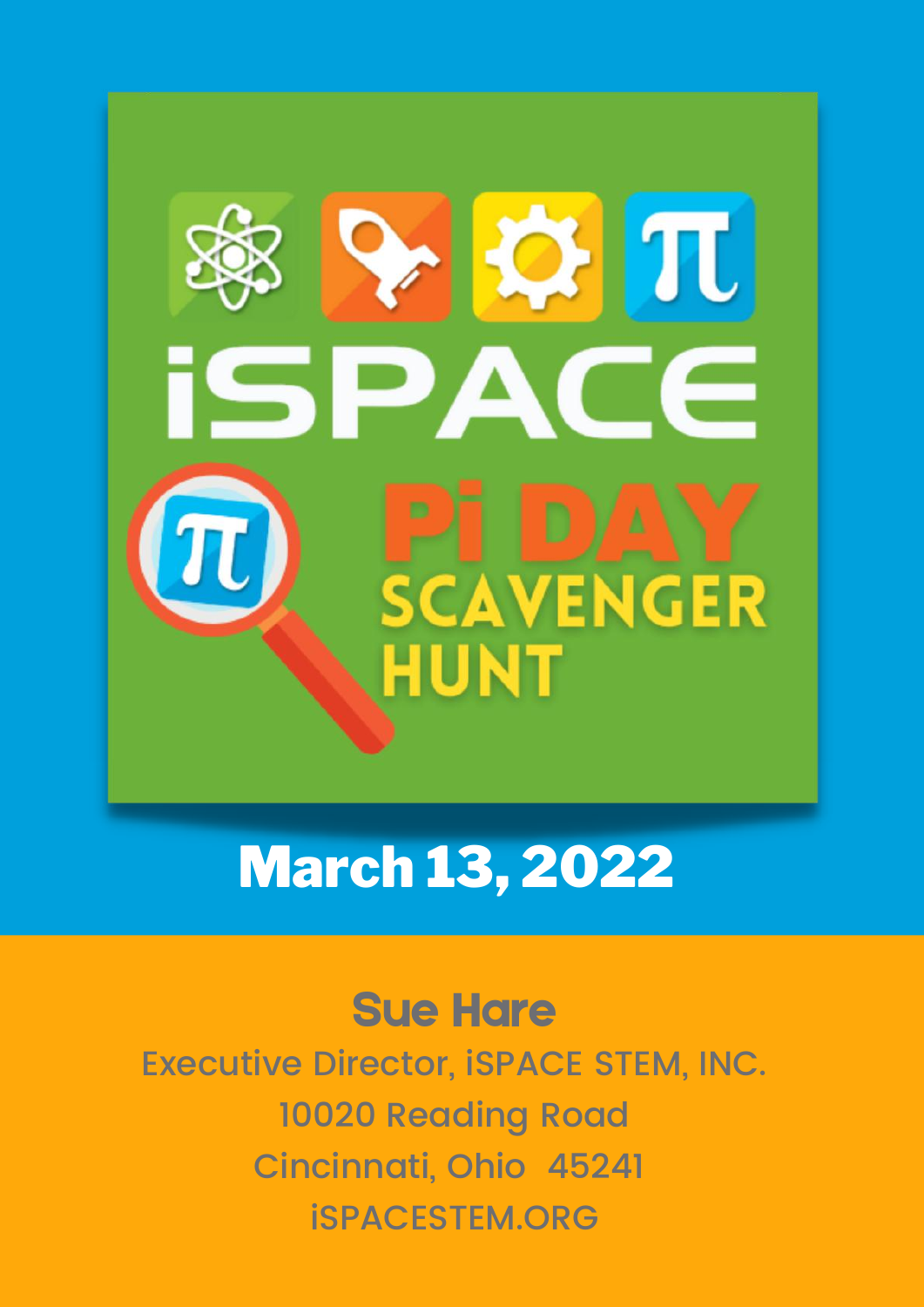

## ※ ♀ ☆ 兀 **ISPACE**

Preparing the workforce of tomorrow, by inspiring students ' passion for science & technology today.

iSPACE helps students be successful by exposing them to STEM principles found in the most in-demand career fields. From coding and chemistry to rocketry and robotics, iSPACE provides immersive field trips, summer camps and special events that give kids a chance to encounter STEM subjects in a fun and exciting way.

iSPACE also provides top-notch educator and professional development programs to expand STEM instructional strategies and techniques in schools.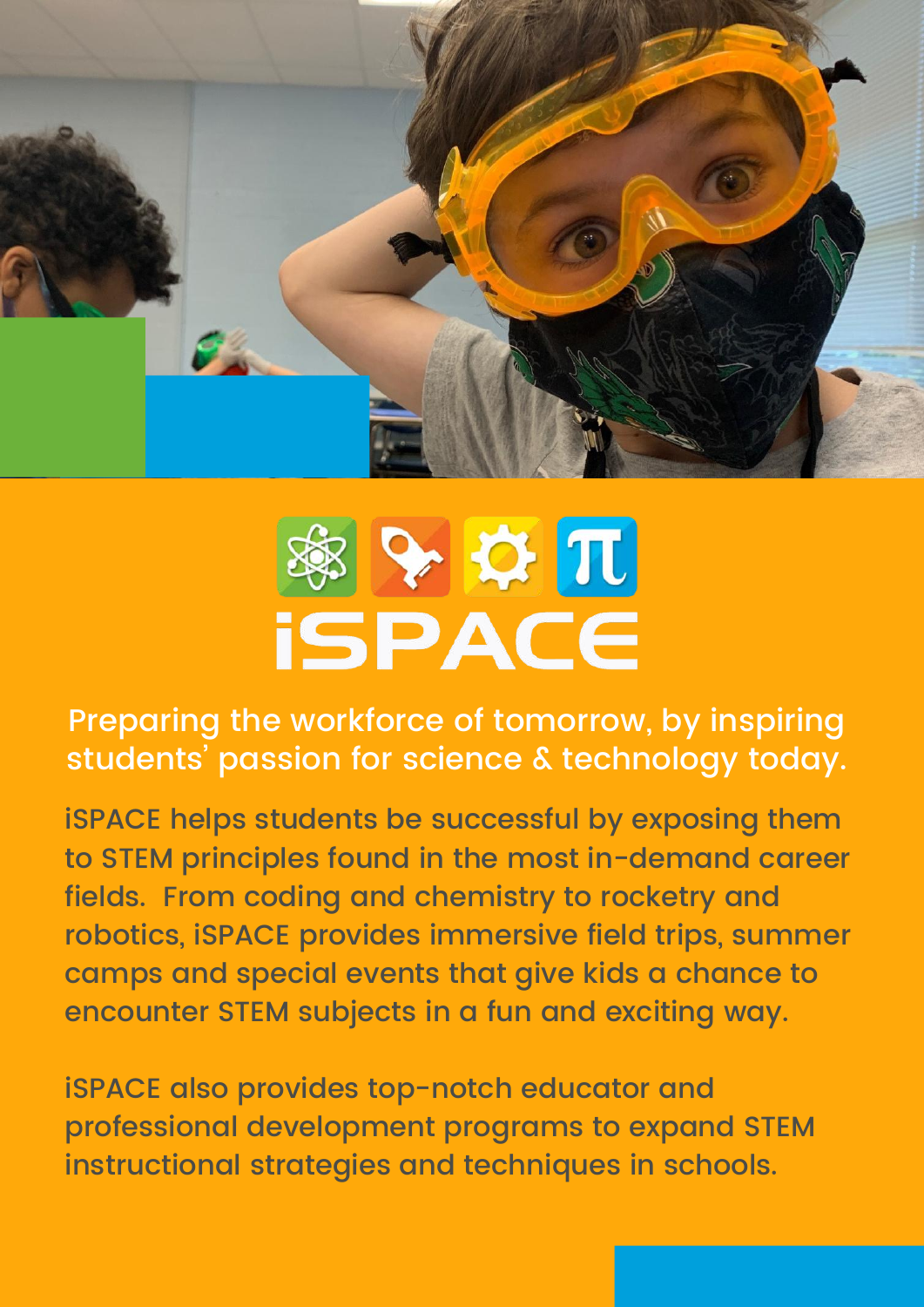## Pi DAY Celebration Sunday, March 13, 2022

**National Pi Day, March 14th, is a world wide celebration of the mathematical constant Pi (π). Often approximated to 3.14, Pi (π) is the ratio of a circle ' s circumference to its diameter. PI is a number that appears everywhere in our daily life -- from construction, communications, and music theory to medical procedures, air travel and space flight. It' s encoded into everything from a zebra 's stripes to a leopard' s spots.**

**The iSPACE Pi DAY Scavenger Hunt helps family and adult teams better understand the connection between STEM and daily life - - all in a fun and engaging way.**



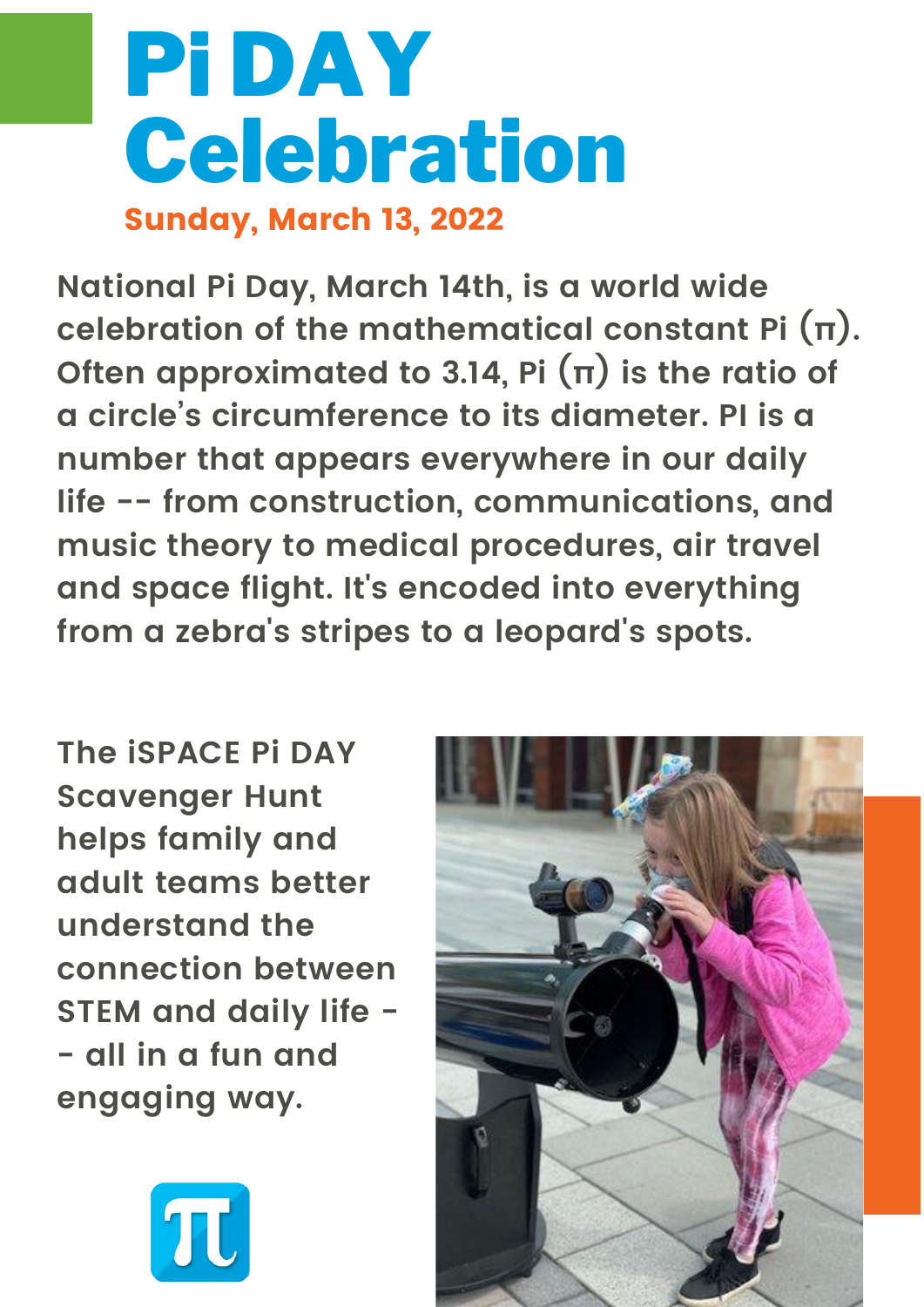## Scavenger Hunt

Each team will be given a set of clues that direct them to local businesses. At each stop, teams will have a STEM based mission to complete.



As teams complete their tasks, they will be awarded points. The highest earning teams in the family and adult categories will win prize money.

The scavenger hunt will culminate in a celebration at the NEWLY opened iSPACE facility. Food and beverages will be available, as well as silent auction and PIE raffle.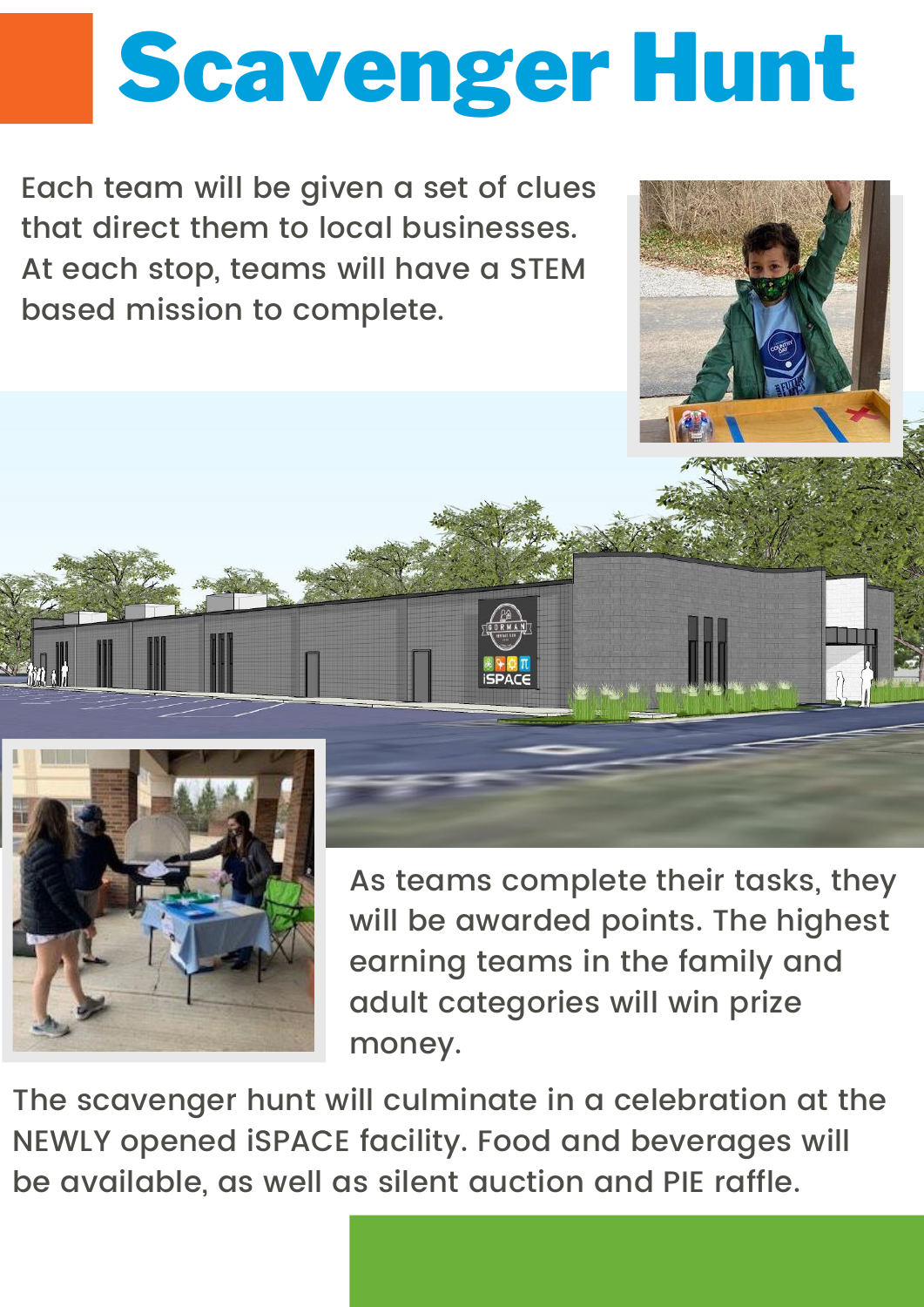## Sponsorship Levels

#### Title Sponsor - \$5,000

- Event naming rights i.e. "The iSPACE ABC Company Scavenger Hunt"
- Premiere logo/company name placement in ALL event promotions, signage, materials and event announcements.
- Featured on the Pi DAY event page with a link to the sponsor website (one year).
- Includes up to three team entries

#### Presenting Sponsor - \$2,500

- Event naming rights i.e. "The iSPACE ABC Company Scavenger Hunt presented by XYZ company"
- Prominent logo/company name placement in event promotions, signage and event announcements.
- Featured on the Pi DAY event page with a link to the sponsor website (6 months).
- Includes up to two team entries

#### Prize Sponsor - \$1,500

- Highlighted as "Prizes Sponsored by ABC Company" and in all digital promotion surrounding the event.
- Featured on the Pi DAY event page, event signage and event announcements.
- Includes one team entry

#### Clue Site Sponsor - \$1,000

- Featured at clue site, event signage and event announcements.
- Includes one team entry

#### Pie Table Sponsor - \$500

- Displayed on pie table, event signage and event announcements.
- Includes one team entry

#### Auction Basket Sponsor - \$500

- Displayed on pie table, event signage and event announcements.
- Includes one team entry